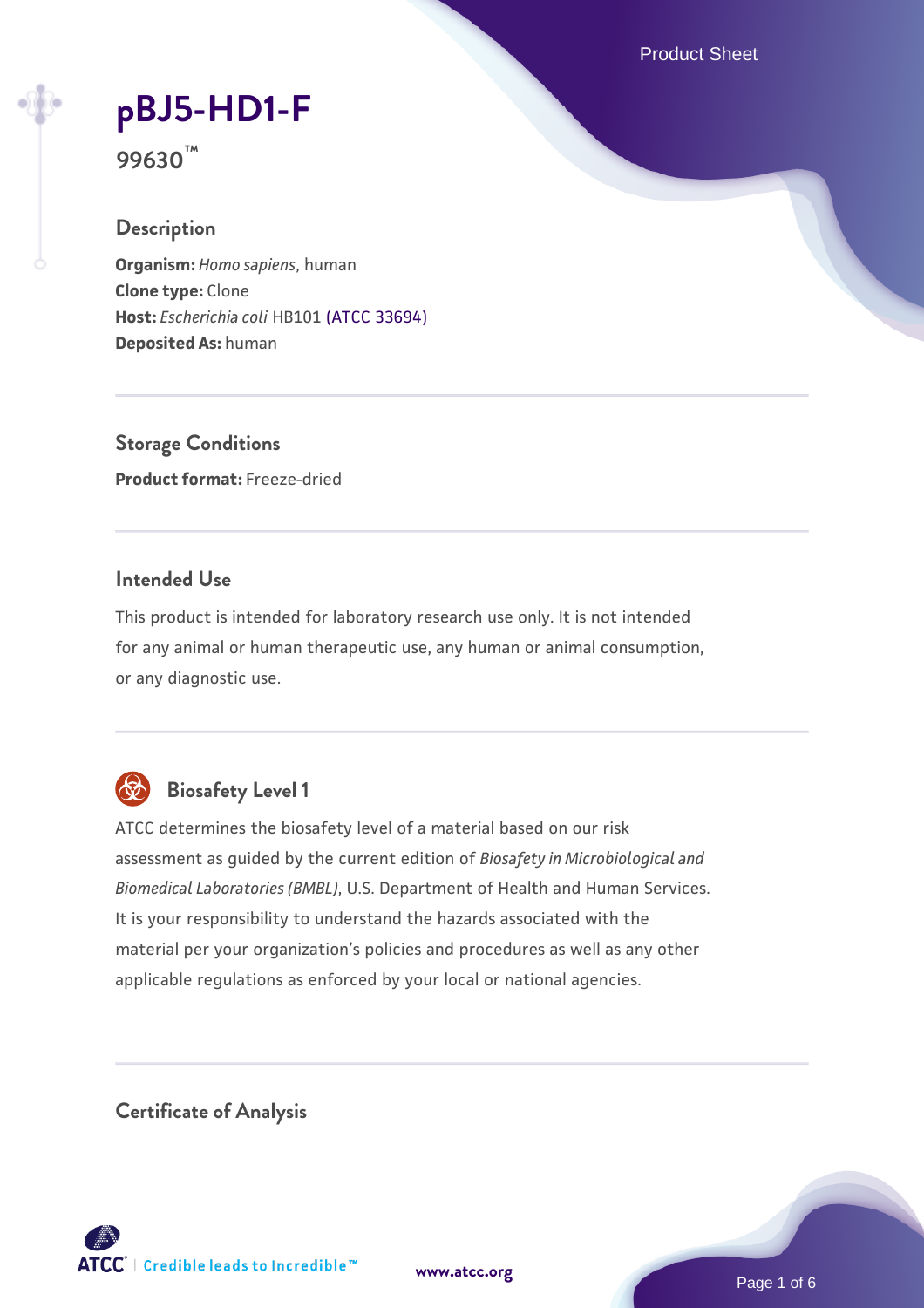For batch-specific test results, refer to the applicable certificate of analysis that can be found at www.atcc.org.

## **Insert Information**

**Insert size (kb):** 1.5 **Type of DNA:** cDNA **Insert source:** Jurkat T cells **Insert tissue:** Jurkat T cells **Insert information: Insert 5' end:** NotI, SacII **Insert 3' end:** SalI **Cross references:** DNA Seq. Acc.: U50079 Nucleotides ~1-1449 of the insert correspond to nucleotides 111-1559 of U50079. **Genome:** human **Chromosome:** 1 1 p34.1 **Target gene:** histone deacetylase 1 **Gene name:** histone deacetylase 1 **Gene product:** histone deacetylase 1 [HDAC1] **Gene symbol:** HDAC1 **Contains complete coding sequence:** Yes

#### **Vector Information**

**Construct size (kb):** 4.8 **Intact vector size:** 3.300 **Vector name:** pBJ5 **Type of vector:** plasmid **Host range:** mammalian cells **Vector end:** SacII; EcoRI **Vector information:** Excise insert: BamHI Promoter giving sense strand: Sralpha other: 16S splice site, →

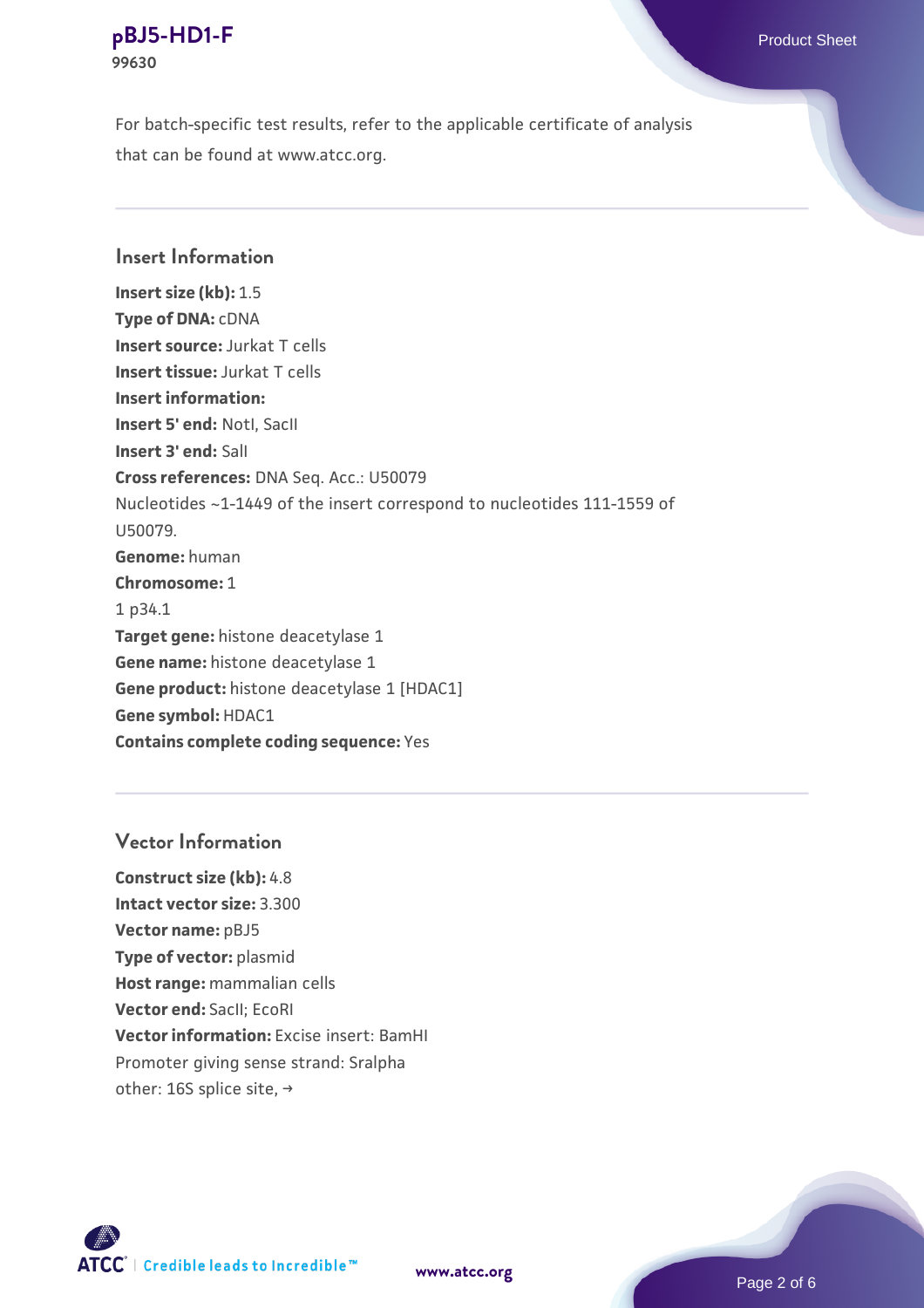**Cloning sites:** NotI; SacII; SfiI; EcoRI **Markers:** ampR **MCS:** NotI...EcoRI, → Polylinker sites: Notl; SacII; SfiI; EcoRI; BamHI **Promoters:** Sralpha **Terminator:** polyadenylation, → **Transcription terminator:** poly(A)

# **Growth Conditions**

**Medium:**  [ATCC Medium 1227: LB Medium \(ATCC medium 1065\) with 50 mcg/ml](https://www.atcc.org/-/media/product-assets/documents/microbial-media-formulations/1/2/2/7/atcc-medium-1227.pdf?rev=581c98603b3e4b29a6d62ee0ba9ca578) [ampicillin](https://www.atcc.org/-/media/product-assets/documents/microbial-media-formulations/1/2/2/7/atcc-medium-1227.pdf?rev=581c98603b3e4b29a6d62ee0ba9ca578) **Temperature:** 37°C

#### **Notes**

Restriction digests of the clone give the following sizes (kb): BamHI--3.3, 1.5; EcoRV--4.8. - ATCC staff

Produces protein tagged at the C-terminus with the FLAG epitope.

- Science 272: 408-411, 1996

# **Material Citation**

If use of this material results in a scientific publication, please cite the material in the following manner: pBJ5-HD1-F (ATCC 99630)

# **References**



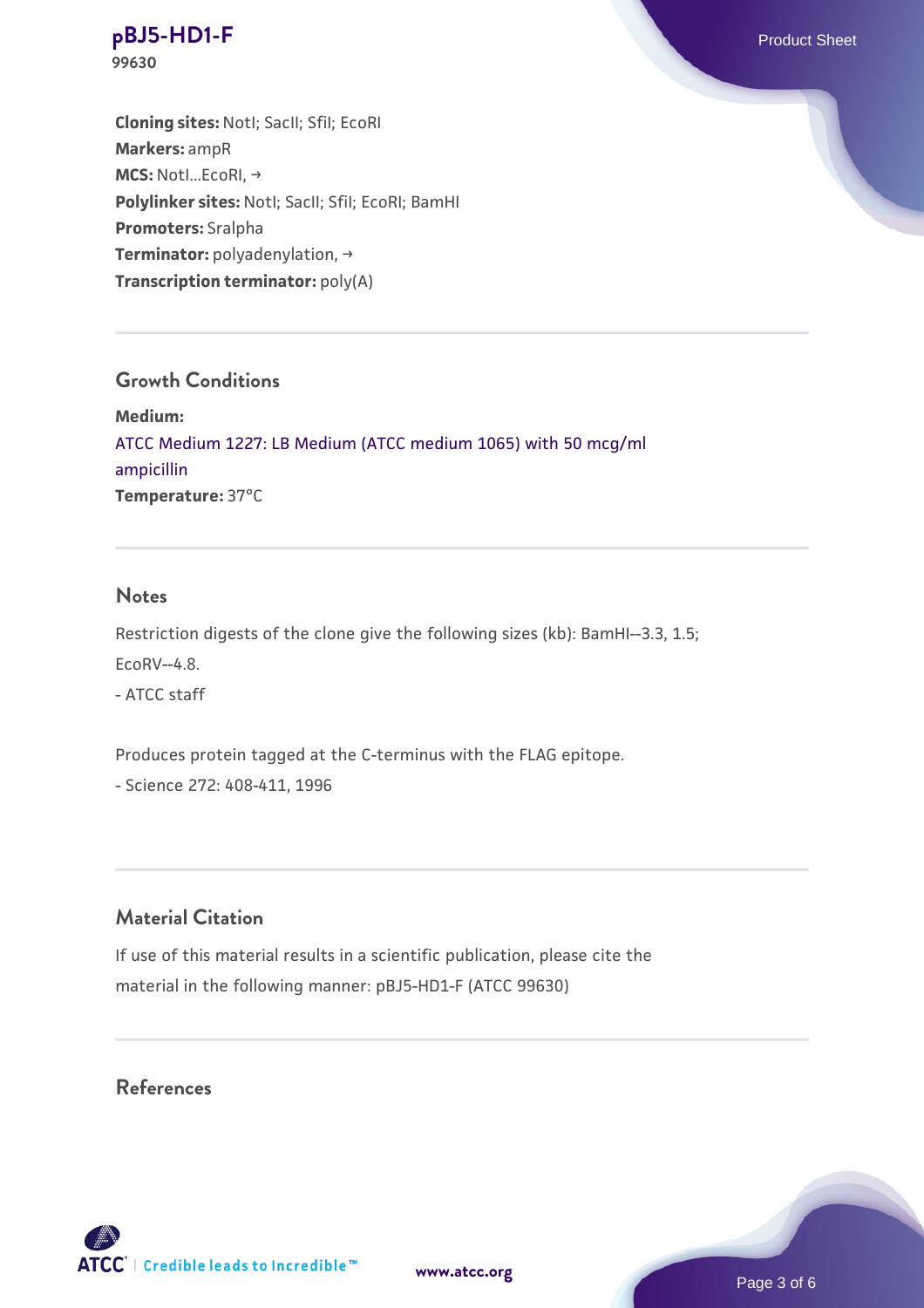References and other information relating to this material are available at www.atcc.org.

#### **Warranty**

The product is provided 'AS IS' and the viability of ATCC® products is warranted for 30 days from the date of shipment, provided that the customer has stored and handled the product according to the information included on the product information sheet, website, and Certificate of Analysis. For living cultures, ATCC lists the media formulation and reagents that have been found to be effective for the product. While other unspecified media and reagents may also produce satisfactory results, a change in the ATCC and/or depositor-recommended protocols may affect the recovery, growth, and/or function of the product. If an alternative medium formulation or reagent is used, the ATCC warranty for viability is no longer valid. Except as expressly set forth herein, no other warranties of any kind are provided, express or implied, including, but not limited to, any implied warranties of merchantability, fitness for a particular purpose, manufacture according to cGMP standards, typicality, safety, accuracy, and/or noninfringement.

## **Disclaimers**

This product is intended for laboratory research use only. It is not intended for any animal or human therapeutic use, any human or animal consumption, or any diagnostic use. Any proposed commercial use is prohibited without a license from ATCC.

While ATCC uses reasonable efforts to include accurate and up-to-date information on this product sheet, ATCC makes no warranties or representations as to its accuracy. Citations from scientific literature and patents are provided for informational purposes only. ATCC does not warrant



**[www.atcc.org](http://www.atcc.org)**

Page 4 of 6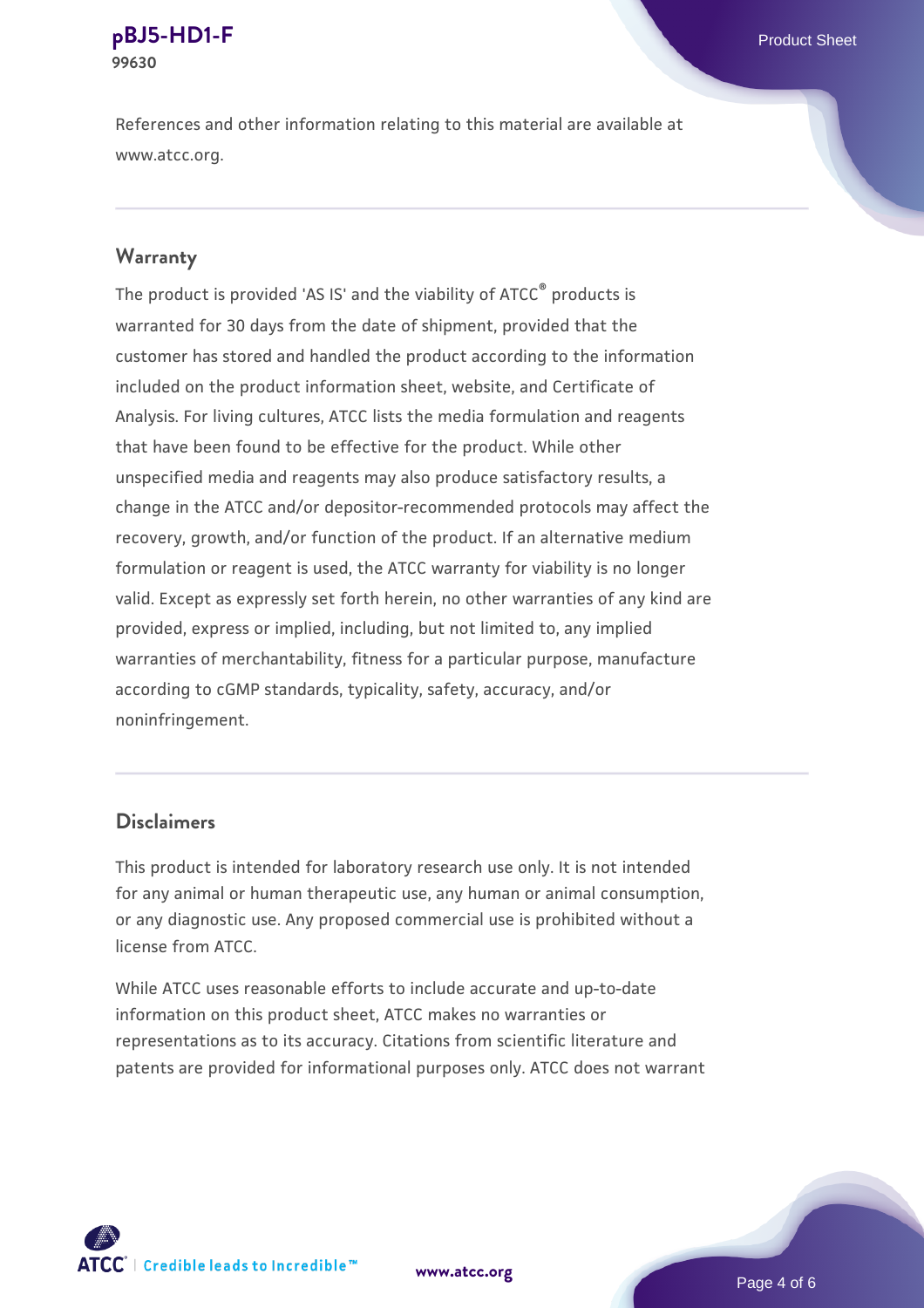that such information has been confirmed to be accurate or complete and the customer bears the sole responsibility of confirming the accuracy and completeness of any such information.

This product is sent on the condition that the customer is responsible for and assumes all risk and responsibility in connection with the receipt, handling, storage, disposal, and use of the ATCC product including without limitation taking all appropriate safety and handling precautions to minimize health or environmental risk. As a condition of receiving the material, the customer agrees that any activity undertaken with the ATCC product and any progeny or modifications will be conducted in compliance with all applicable laws, regulations, and guidelines. This product is provided 'AS IS' with no representations or warranties whatsoever except as expressly set forth herein and in no event shall ATCC, its parents, subsidiaries, directors, officers, agents, employees, assigns, successors, and affiliates be liable for indirect, special, incidental, or consequential damages of any kind in connection with or arising out of the customer's use of the product. While reasonable effort is made to ensure authenticity and reliability of materials on deposit, ATCC is not liable for damages arising from the misidentification or misrepresentation of such materials.

Please see the material transfer agreement (MTA) for further details regarding the use of this product. The MTA is available at www.atcc.org.

# **Copyright and Trademark Information**

© ATCC 2021. All rights reserved. ATCC is a registered trademark of the American Type Culture Collection.

# **Revision**

This information on this document was last updated on 2021-05-19

## **Contact Information**